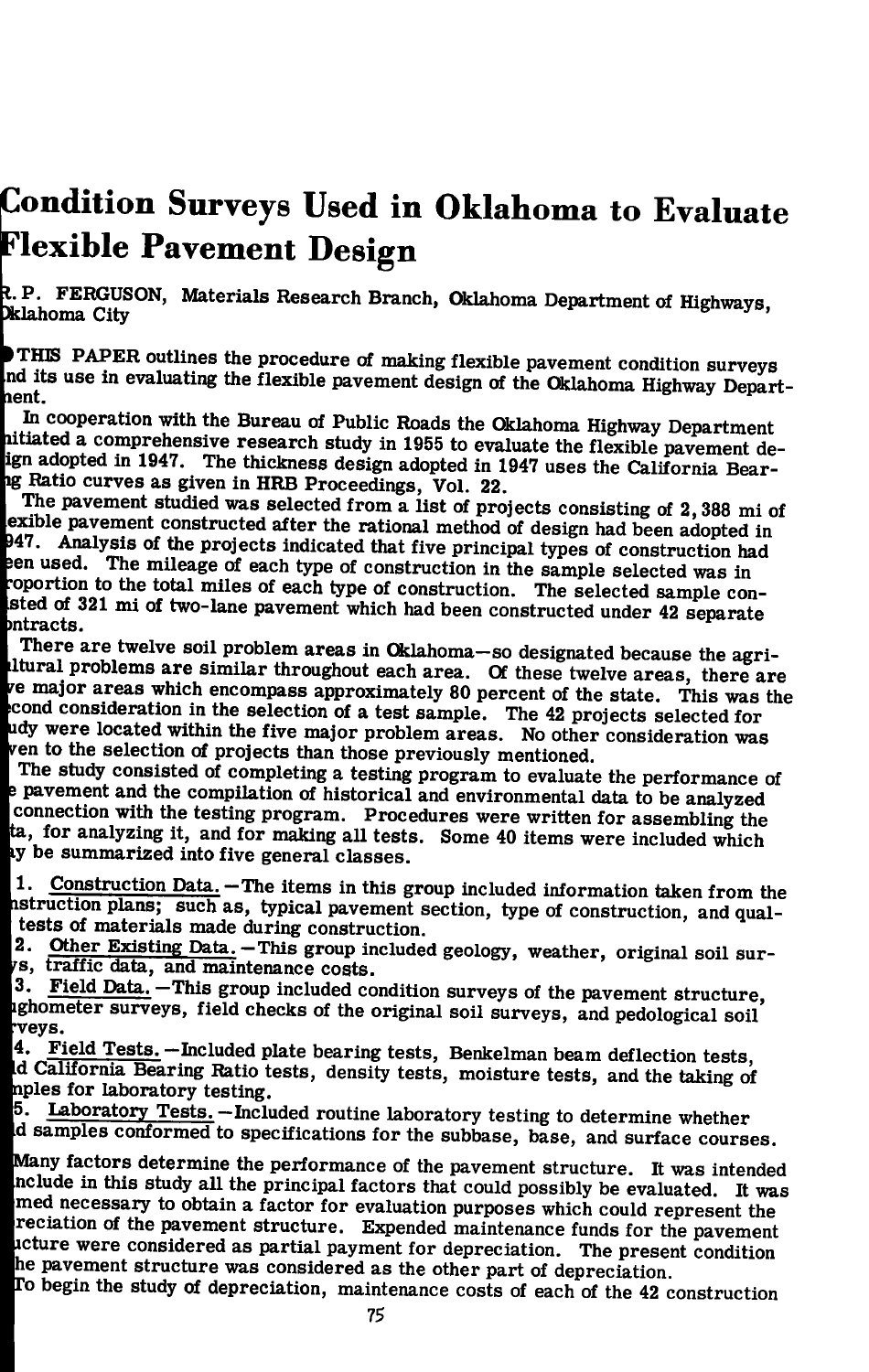**projects, as indicated by statistical records, were tabulated and reduced to 1950 costs All maintenance costs were then converted to a factor which represented the average cost per mile per year for each project. The average cost per mile for the contract construction of the pavement structure was obtained and converted to the 1950 cost. The average maintenance cost per mile per year was divided by the average cost per mile for contract construction, 1950 cost, to obtain a percentage factor which represented repaired depreciation. As previously mentioned, the present condition of the pavement structure was considered as the other part of depreciation. Unrepaired de**preciation can be estimated by a condition survey and can be expressed as a percentage **of the cost of the pavement structure. Condition surveys require an estimation founde on the judgment of the individual, and the personal factor is a major consideration.** 

**For an observer to pass over an extent of pavement and mentally total up and reduc to an exact figure a number of areas of several kinds of defects, is an ability that will differ greatly among individuals. For long extents and many items, this ability probably varies greatly in the same individual at different times. To minimize the person al factor it is advisable to divide a project into a number of small parts and to evaluat**  each part separately. The final condition rating of the project can be made by average **ing the evaluation of the parts.** 

**To begin the condition surveys, reference points were painted on the surface of the pavement at each 0.2-mi longitudinal interval throughout the length of the project and numbered in consecutive order from the beginning. The exact stations from the construction plans were determined for each of the reference points. The reference poir were used as ties for the condition survey, soil and geological surveys, Benkelman beam deflection sites, and plate bearing sites.** 

**To minimize and standardize the personal factor for rating purposes in making thel condition survey, the following terms, classifications, and ratings were adopted. Del**  inition of the terms used in describing the different characteristics of the classes is **as follows:** 

| Few - slight<br>Some<br>Considerable | Percent of Area                                        |  |  |
|--------------------------------------|--------------------------------------------------------|--|--|
| <b>Extensive</b>                     | Less than 5<br>5 to 15<br>$15$ to $30$<br>More than 30 |  |  |

**The percentages are given as part of the total area of the extent rated. The classl**  ratings, and definition of the characteristics of the classes are as follows:

**Excellent (98-100 percent)** 

**1. No major or minor defects are apparent.** 

**2. No maintenance has been performed.** 

**Superior (90-97 percent)** 

**1. There are no base failures or other major defects.** 

**2. No structural maintenance has yet been necessary.** 

**3. Any one or all of the following characteristics may be present within a 0.2|**  mi extent: (a) slight surface roughness; (b) slight cracking; and (c) the riding quali is impaired but very slightly.

Good (80-89 percent)<br>
1. No base failures.

2. Any one or all of the following characteristics may be present within a 0.2 **2.** Any one or all of the following characteristics may be present which can be a 0.200  $\mu$ **mi extent: (a) some surface roughness; (b) some cracking; (c) slight raveling; ancfl (d) slight distortion. •** 

**Any one or all of the characteristics listed in the following classes may be presel**  within a 0.2-mi extent:

**Average (65-79 percent)** 

**1. Few localized base failures.**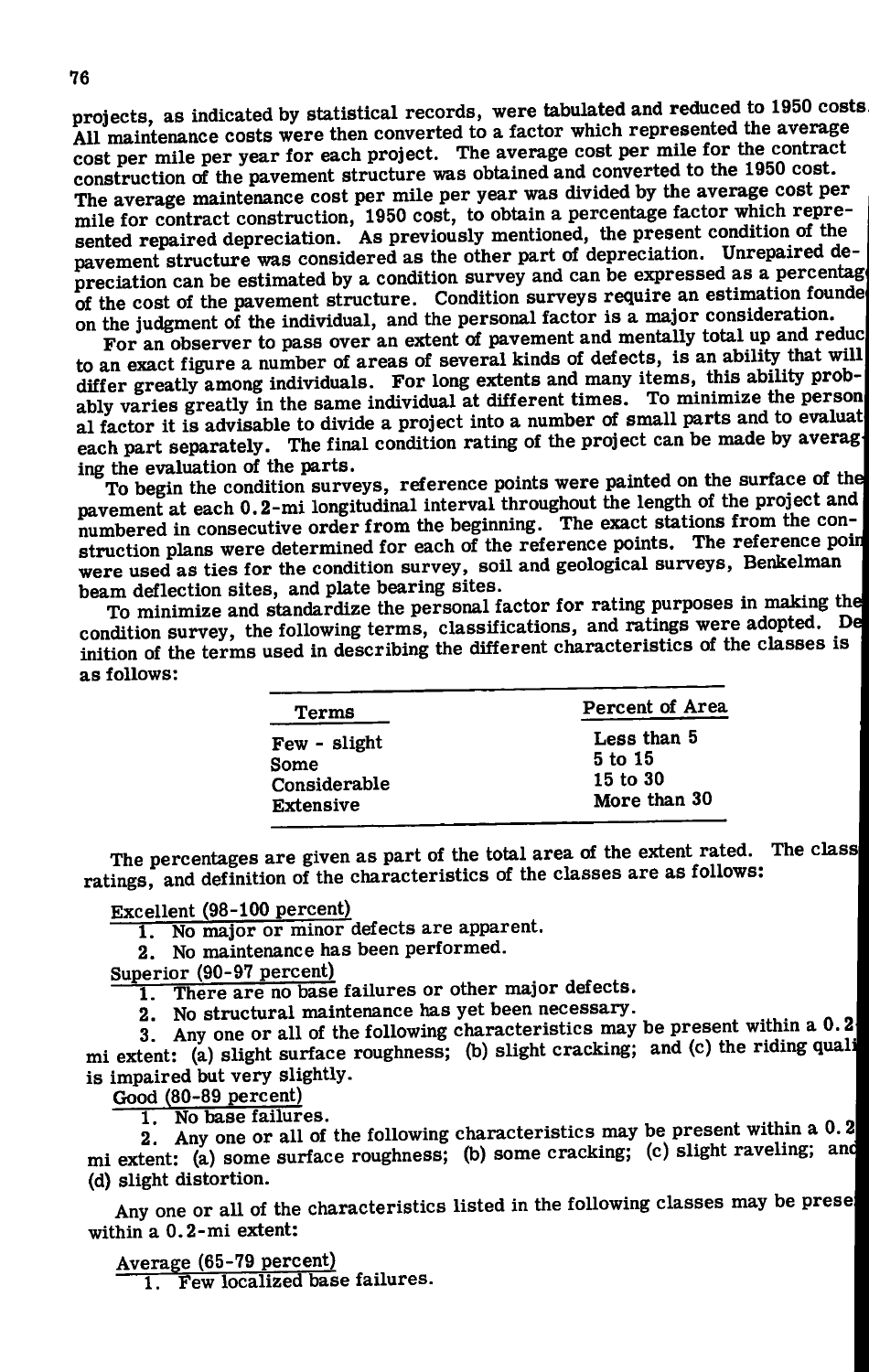- **2. Considerable surface roughness.**
- **3. Considerable cracking.**
- **4. Some raveling, especially in the outer wheel lanes and along the edges**
- **5. Some distortion.**

## **Poor (50-64 percent)**

- **T Considerable base failures.**
- **2. Extensive surface roughness.**
- **3. Cracking is extensive.**
- **4. The surface has raveled extensively throughout its width.**
- **5. Considerable distortion.**

## **Failure (Less than 50 percent)**

- **1. Base failures are numerous and extensive.**
- **2. Distortion is extensive.**
- **3. Traffic hazards are extensive due to failures and distortion.**
- **4. Routine and special maintenance repairs have not been effective.**

**If maintenance had been performed, the maintained area was rated in one of the pre- |eding classifications as to its effectiveness. A note was made in the remarks column ' the condition survey form regarding the type of maintenance that had been performed.**  *tther* **remarks included the general condition of the pavement structure. The final con**ition rating of a project was obtained by averaging the ratings of each 0.2 miles. Fig**t e 1 shows the condition survey form.** 

**A glossary of terms used in the condition survey follows:** 

**Pavement Structure; The traveled portion of the road consisting of the subbase, base, and surface.** 

**Surface Roughness; Inequalities in the pavement surface which adversely affect the riding quality.** 

- **Cracks; Approximately vertical cleavage due to natural causes or traffic action.** 
	- **Transverse cracks—a crack which follows an approximate course at right angles to the center line.**
	- **B. Longitudinal cracks—a crack which follows an approximate course parallel to the centerline.**

## **CONDITION SUHVET DATA**

|                                    |  |  | $\circ$ ject # __________________________Research Group # _______Research Project # ____________________ |  |  |  |
|------------------------------------|--|--|----------------------------------------------------------------------------------------------------------|--|--|--|
|                                    |  |  |                                                                                                          |  |  |  |
|                                    |  |  |                                                                                                          |  |  |  |
|                                    |  |  | Date Started                                                                                             |  |  |  |
|                                    |  |  | Date Completed                                                                                           |  |  |  |
|                                    |  |  | nicle # ___________ Mileage Conversion Factor ___________________________________                        |  |  |  |
| Acc'l. Corrected Defl. Defl. Cond. |  |  | ading Mileage Mileage No. Type Rating 1998 Remarks                                                       |  |  |  |
|                                    |  |  |                                                                                                          |  |  |  |
|                                    |  |  |                                                                                                          |  |  |  |
|                                    |  |  |                                                                                                          |  |  |  |
|                                    |  |  |                                                                                                          |  |  |  |
|                                    |  |  |                                                                                                          |  |  |  |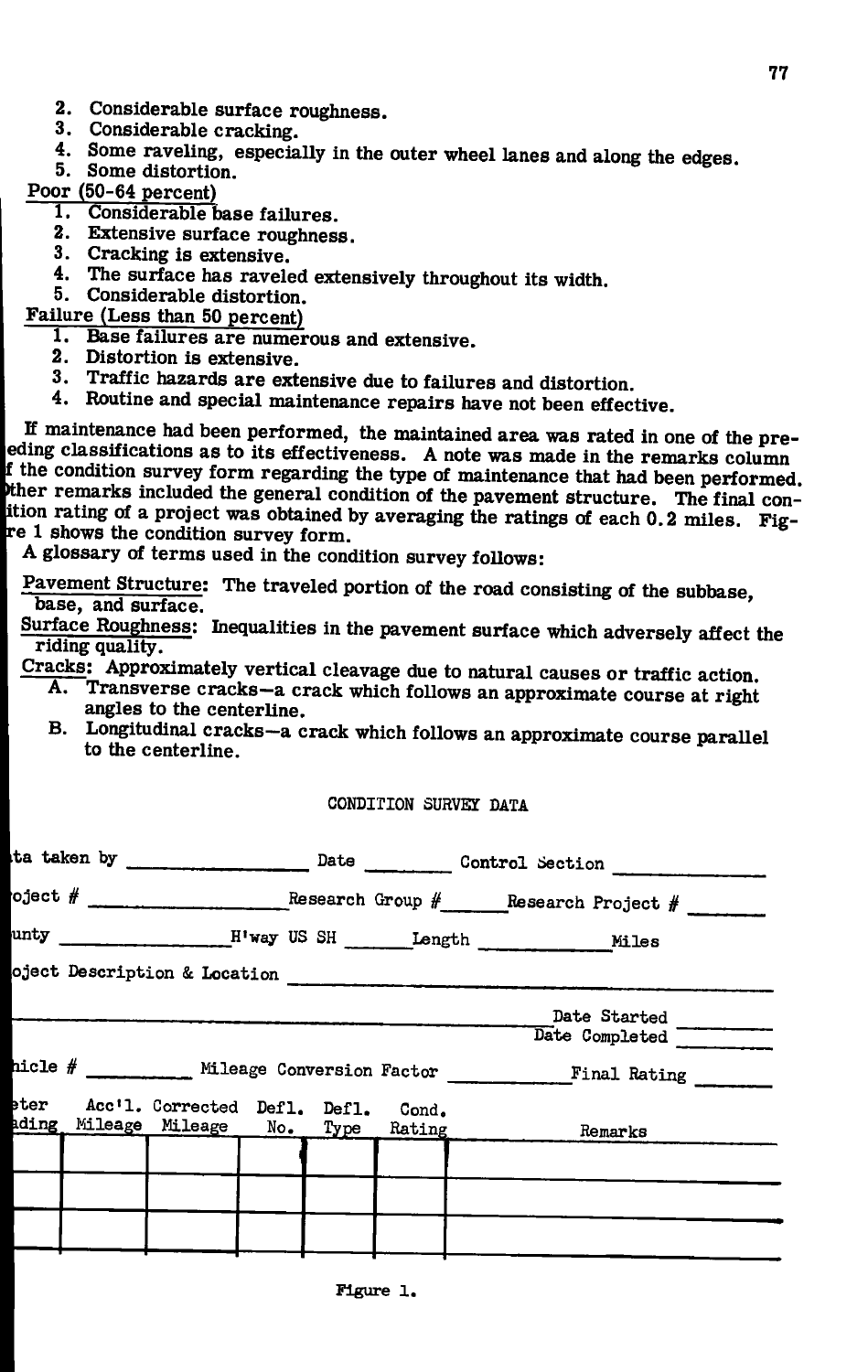- **C, Shrinkage cracks—interconnected cracks forming a series of large polygons usually with sharp corners or angles.**
- **D. Slippage cracks—frequently crescent-shaped cracks which usually point in the direction of the thrust of traffic.**

**Stripping; The separation of bituminous films from aggregate particles.** 

**Raveling: The progressive disintegration of the surface by the dislodgement of aggregate particles.** 

**Distortion; Any type of irregularity tending to distort the pavement surface from** 

- A. Corrugations-transverse undulations at regular intervals in the surface of A. Corrugations — transverse unduced at  $\frac{1}{2}$  and  $\frac{1}{2}$  and  $\frac{1}{2}$  and  $\frac{1}{2}$  and  $\frac{1}{2}$  and  $\frac{1}{2}$  and  $\frac{1}{2}$  and  $\frac{1}{2}$  and  $\frac{1}{2}$  and  $\frac{1}{2}$  and  $\frac{1}{2}$  and  $\frac{1}{2}$  and  $\frac{1}{2}$  and **the pavement consisting of alternate valleys and crests not more than 2 ft a-**
- part.<br>Waves-transverse undulations at regular intervals in the surface of the **B.** Waves—transverse undulations at regular intervals in the surface of the payement consisting of alternate valleys and crests 2 ft or more apart.
- C. Rutting-the formation of longitudinal depressions under traffic in the wheel **C. C.**  $\sum_{i=1}^{n}$  **C.**  $\sum_{i=1}^{n}$  **C.**  $\sum_{i=1}^{n}$  **C.**  $\sum_{i=1}^{n}$  **C.**  $\sum_{i=1}^{n}$  **C.**  $\sum_{i=1}^{n}$  **C.**  $\sum_{i=1}^{n}$  **C.**  $\sum_{i=1}^{n}$  **C.**  $\sum_{i=1}^{n}$  **C.**  $\sum_{i=1}^{n}$  **C.**  $\sum_{i=1}^{n}$  **C.**  $\sum_{i=1}^{n}$

Failure: Disintegration of the pavement structure.

- **A.** Alligator cracking-interlaced cracking of a bituminous surface course into small irregular blocks caused by inadequate base support.
- B. Shoving-lateral displacement of the pavement material due to the action of traffic. **B. Show in the showird displacement of the pavement of the particles due to any**
- **traffic.**
- cause.<br>D. Potholes-bowl-shaped holes of varying sizes in the pavement resulting from localized disintegration.

After the completion of the condition survey, the average condition rating of the project was computed and divided by the age of the project to obtain the average condi tion depreciation per year. This factor was considered as the unrepaired depreciation percentage and added to the repaired depreciation factor to obtain the total depreciati per mile per year as a percent of the contract construction cost based on 1950 costs.

The depreciation per mile per year of the pavement structure was used as a basic factor in the study to determine the relationship and effect of the following: **The department of the participation per year of the participation**  $\mathbf{A}$  is a basic beautiful as a basic  $\mathbf{A}$  basic  $\mathbf{A}$  basic  $\mathbf{A}$  basic  $\mathbf{A}$ 

**factor in the study in the study is and study in the study of the pavement structure as determined by parallel of the study of the study of the following study is and study in Leonard Study is and study is also study in L** ing tests and Benkelman beam deflection tests.

- 2. Thickness of the "as built" pavement structure.
- 3. Traffic and wheel load densities.
- 
- **4.** Soil and geological extents.<br>5. Climatic conditions.
- 6. Quality of subbase, base, and surface courses of the pavement structure.
- 7. The original construction cost of the pavement structure.
- **6. The original construction cost of the pavement structure.**<br>**C. The prejulences cost since completion of the pavement structure. 8.** The maintenance cost since completion of the pavement structure.

Although this study was started in 1955, the complete analysis has not as yet been completed. The relationship of items 2, 3, 4, 5, 7, and 8 to depreciation has been determined and is included in Part One of the Final Report of the Oklahoma Flexible Paving Research Project, 1958. Analysis is under way as to the effect of each of the items to total depreciation and will be published in Part Two of the Final Report whe **its to the published. its total department in Part Two of the Final Report when**  $\mathbf{A} = \mathbf{A} \mathbf{A} \mathbf{A} \mathbf{A} \mathbf{A}$ 

**c** The pro reasonably good results. It was developed in 1955 prior to the first condition survey of the 42 projects. The procedure has been used for making surveys of the same pricets in 1957, 1959, and 1960. **of the 42 projects. The projects** is a project in the same projects of the same projects in the same projects.

The average condition depreciation per mile per year of the set research projects **The average condition depreciation of the 42 research per year of the 42 research projects**  $\mathbf{a}$  research projects  $\mathbf{a}$  research projects  $\mathbf{a}$  respectively.